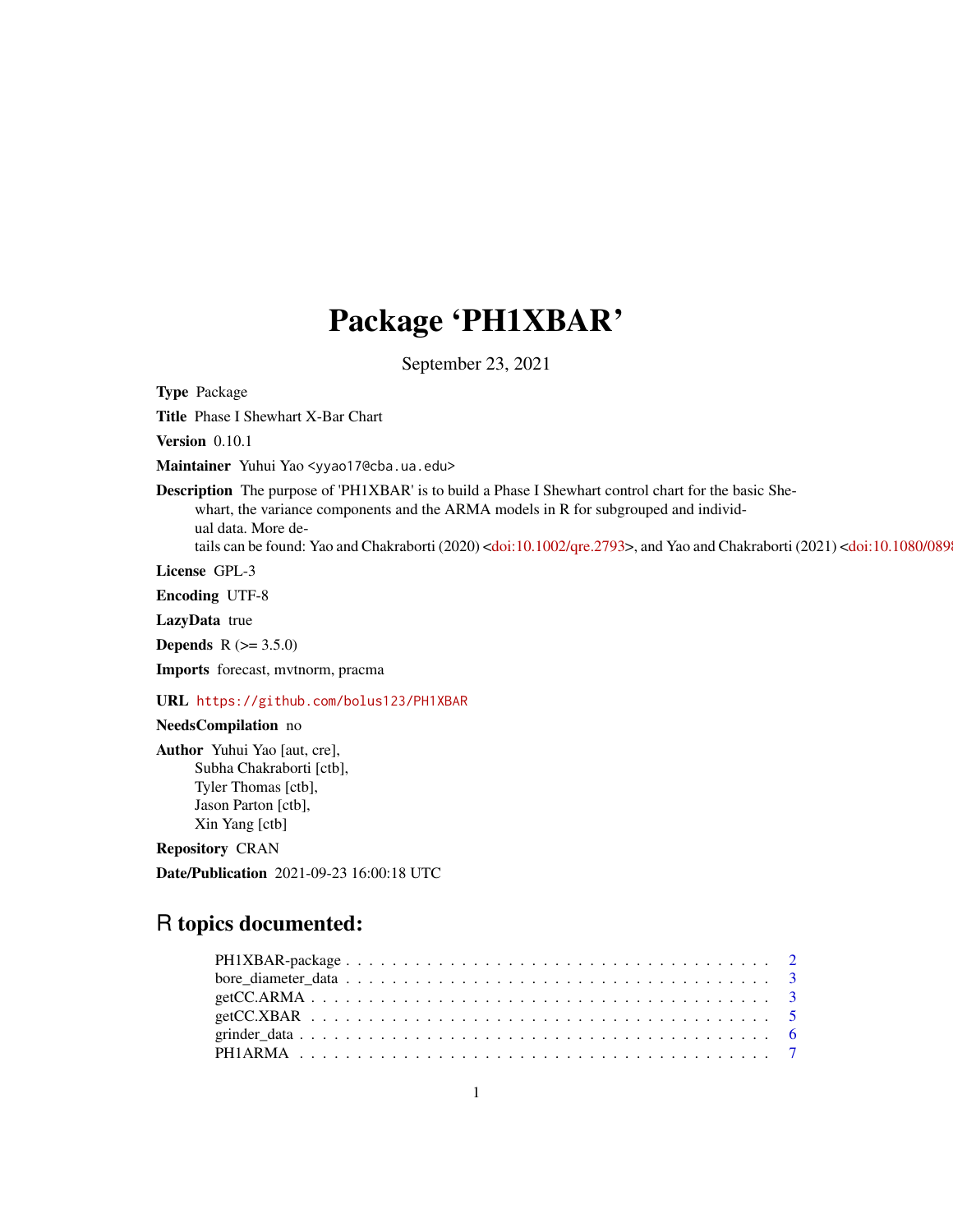<span id="page-1-0"></span>

| Index |  |  |  |  |  |  |  |  |  |  |  |  |  |  |  |  |  | 11 |
|-------|--|--|--|--|--|--|--|--|--|--|--|--|--|--|--|--|--|----|

PH1XBAR-package *Phase I Shewhart X-bar Control Chart*

#### Description

The utility of this package is in building a Shewhart-type control chart based on new methods for subgrouped and individual data. The Phase I chart is based on the multivariate normal/t or ARMA process.

#### Details

| Package: | PH1XBAR    |
|----------|------------|
| Type:    | Package    |
| Date:    | 2021-09-22 |
| License: | $GPL (=3)$ |

Function 'PH1XBAR' builds a Phase I Shewhart X-bar/individual control chart with a correct charting constant. Function 'getCC.XBAR' gets a charting constant for the data with a balanced oneway random effects model. Function 'PH1ARMA' builds a Phase I individual control chart with an ARMA model using a correct charting constant. Function 'getCC.ARMA' gets a charting constant for the data with an ARMA model.

#### Author(s)

Yuhui Yao, Subha Chakraborti, Tyler Thomas, Xin Yang, Jason Parton. Maintainer: Yuhui Yao <yyao17@crimson.ua.edu>

#### References

Champ, C.W., and Jones, L.A. (2004) Designing Phase I X-bar charts with small sample sizes. Quality and Reliability Engineering International. 20(5), 497-510 Yao, Y., Hilton, C.W., and Chakraborti, S. (2017) Designing Phase I Shewhart X-bar charts: Extended tables and software. Quality and Reliability Engineering International. 33(8), 2667-2672. Yao, Y., and Chakraborti, S. (2021). Phase I monitoring of individual normal data: Design and implementation. Quality Engineering, 33(3), 443-456. Yao, Y., and Chakraborti, S. (2021). Phase I process monitoring: The case of the balanced one-way random effects model. Quality and Reliability Engineering International, 37(3), 1244-1265.

#### Examples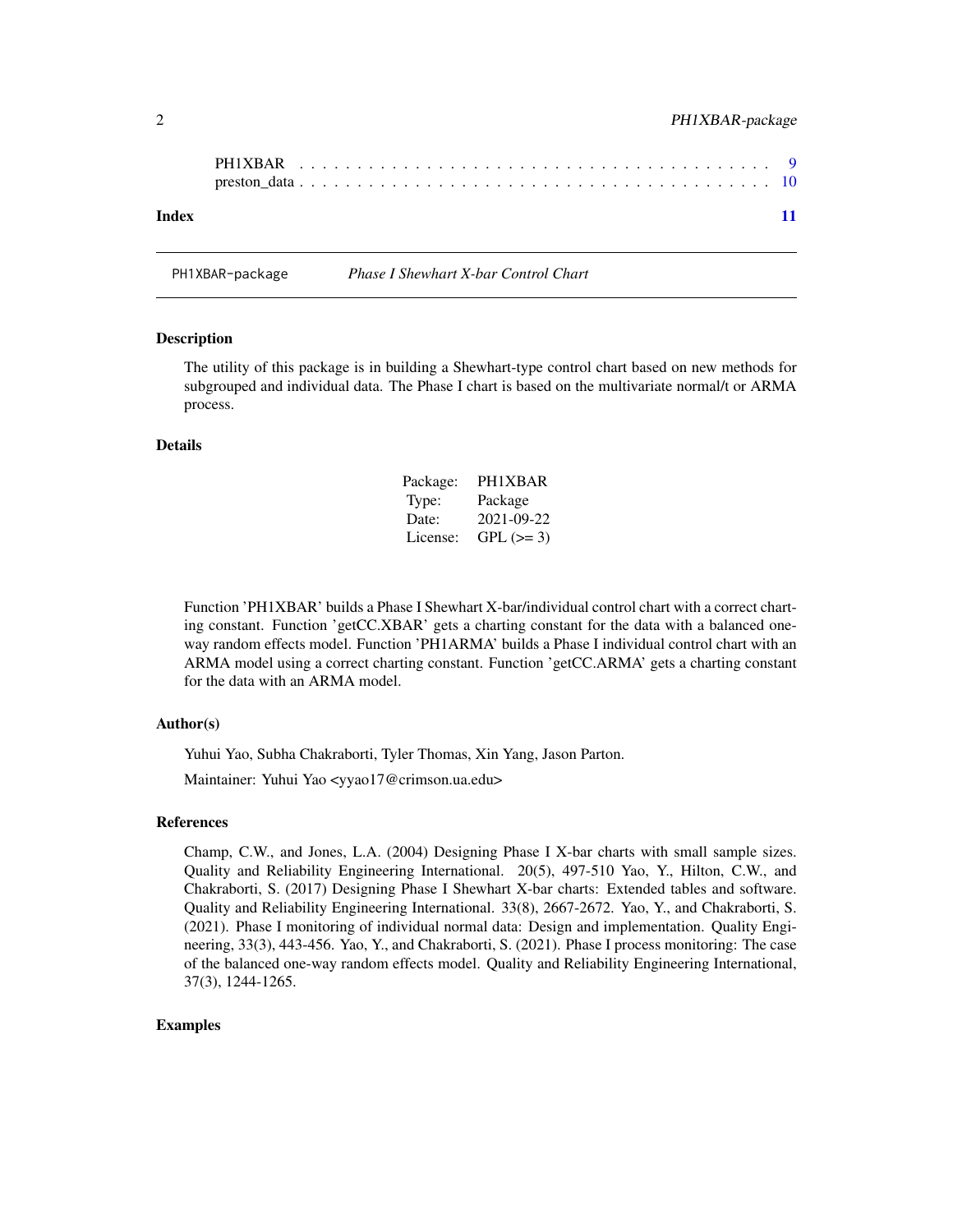## <span id="page-2-0"></span>bore\_diameter\_data 3

```
# Build a Phase I basic Shewhart control chart
data(grinder_data)
PH1XBAR(grinder_data, nsim=10)
# Build a Phase I individual control chart with an ARMA model
data(preston_data)
PH1ARMA(preston_data, nsimProcess=10, nsimCoefs=10)
```
bore\_diameter\_data *Bore Diameter in Manufacturing Automotive Driver Gears (mm)*

## Description

Source: Woodall, William H. "Controversies and contradictions in statistical process control." Journal of quality technology 32.4 (2000): 341-350.

A dataset containing the diameter of the bore in manufacturing automotive driver gears. The variables are as follows:

#### Format

A data frame with 20 rows and 5 variables:

- X1 Diameter measurement at Position 1
- X2 Diameter measurement at Position 2
- X3 Diameter measurement at Position 3
- X4 Diameter measurement at Position 4
- X5 Diameter measurement at Position 5

#### Examples

```
data(bore_diameter_data)
```
getCC.ARMA *get Phase I corrected charting constant with an ARMA model*

#### Description

Obtain a corrected charting constant.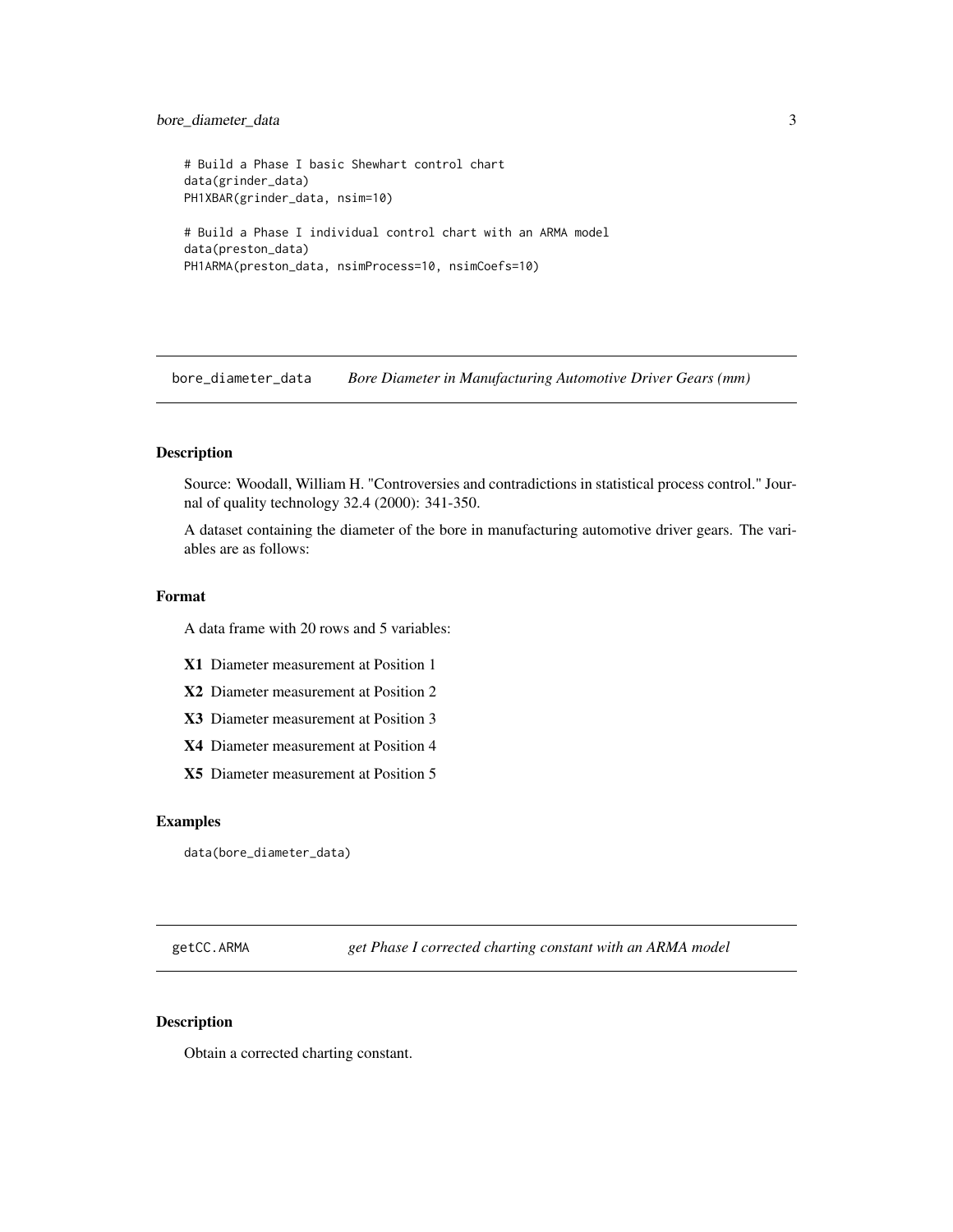## Usage

```
getCC.ARMA(
FAPØ = 0.1, interval = c(1, 4),n = 50, order = c(1, 0, 0),phiVec = 0.5,thetaVec = NULL
   ,case = 'U'
   ,method = 'Method 3'
   ,nsimCoefs = 100
   ,nsimProcess = 1000
   ,burnIn = 50,simType = 'Matrix'
   ,logliktol = 1e-2
,verbose = FALSE
\mathcal{L}
```
## Arguments

| FAP0        | nominal false Alarm Probabilty in Phase 1                                                                                                                                                                          |
|-------------|--------------------------------------------------------------------------------------------------------------------------------------------------------------------------------------------------------------------|
| interval    | searching range of charting constants for the exact method                                                                                                                                                         |
| n           | number of observations                                                                                                                                                                                             |
| order       | order for ARMA model                                                                                                                                                                                               |
| phiVec      | given vectors of autoregressive parameters for ARMA models                                                                                                                                                         |
| thetaVec    | given vectors of moving-average parameters for ARMA models                                                                                                                                                         |
| case        | known or unknown case. When case $=$ $'U'$ , the parameters are estimated                                                                                                                                          |
| method      | estimation method for the control chart. When method = 'Method 3' is maxi-<br>mum likehood estimations plus method of moments. Other options are 'Method<br>1' which is pure MLE and 'Method 2' which is pure CSS. |
| nsimCoefs   | number of simulation for coeficients. It is functional when double.sim = TRUE.                                                                                                                                     |
| nsimProcess | number of simulation for ARMA processes                                                                                                                                                                            |
| burnIn      | number of burn-ins. When burnIn = 0, the ECM gets involved. When burnIn is<br>large enough, the ACM gets involved.                                                                                                 |
| simType     | type of simulation. When $\text{simType} = 'Matrix'$ , the simulation is generated using<br>matrix computation. When simType = 'Recursive', the simulation is based on a<br>recursion.                             |
| logliktol   | convergence tolerance for the log likelihood                                                                                                                                                                       |
| verbose     | print diagnostic information about FAP0 and the charting constant during the<br>simulations for the exact method                                                                                                   |

#### Value

Object type double. The corrected charting constant.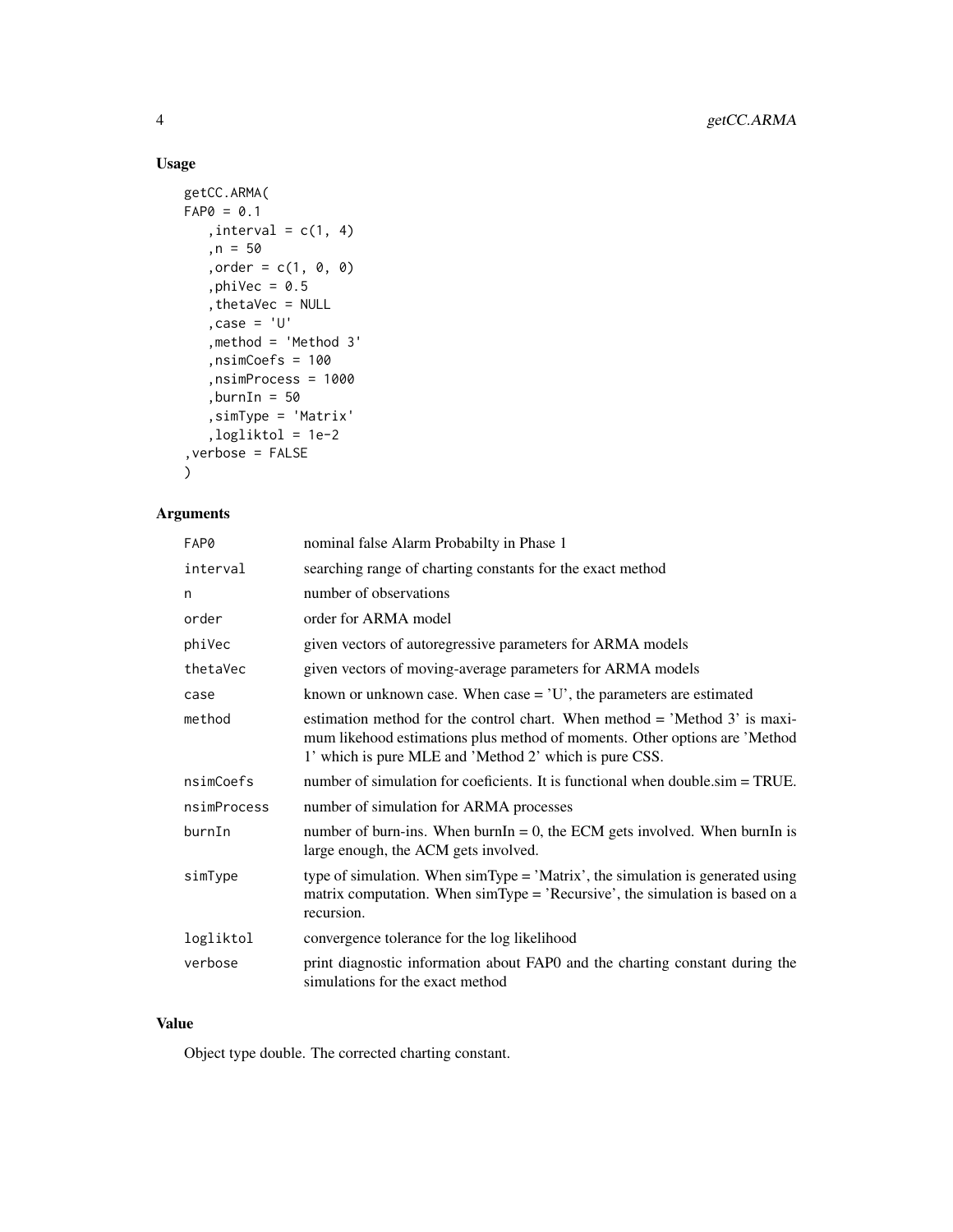## <span id="page-4-0"></span>getCC.XBAR 5

## Examples

set.seed(12345)

```
# Calculate the charting constant using FAP0 of 0.05, and 50 observations
getCC.ARMA(FAP0=0.05, n=50, nsimCoefs=10, nsimProcess=10)
```
#### getCC.XBAR *get Phase I corrected charting constant*

## Description

Obtain a corrected charting constant.

#### Usage

```
getCC.XBAR(
FAP0
,m
,var.est = c('S', 'MR')
, <i>ubCons</i> = 1,method = c('exact', 'BA')
, interval = c(1, 5),nsim = 10000
,nu = m - 1,lambda = 1
   ,verbose = FALSE
)
getCC(
FAP0
,m
,var.est = c('S', 'MR')
, <i>ubCons</i> = 1,method = c('exact', 'BA')
, interval = c(1, 5),nsim = 10000
, nu = m - 1,lambda = 1
   ,verbose = FALSE
\mathcal{E}
```
## Arguments

| FAP0 | nominal false Alarm Probabilty in Phase 1 |
|------|-------------------------------------------|
| m    | number of subgroups                       |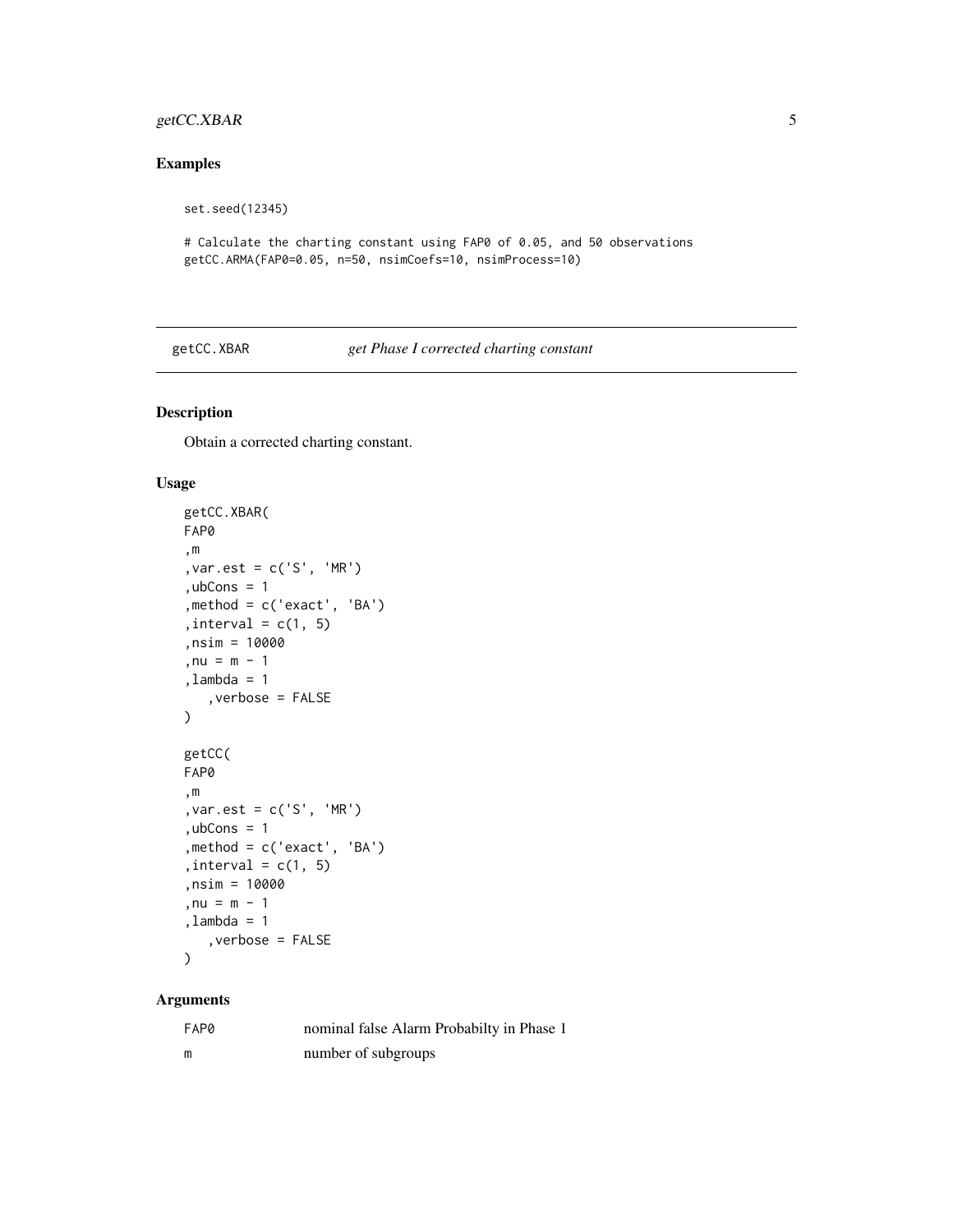<span id="page-5-0"></span>

| var.est  | 'S' - use mean-square-based estimator, 'MR' - use moving-range-based estima-                                       |
|----------|--------------------------------------------------------------------------------------------------------------------|
|          | tor                                                                                                                |
| ubCons   | unbiasing constant                                                                                                 |
| method   | 'exact' - calculate results using the exact method, 'BA' - calculate results using<br>the Bonfferoni approximation |
| interval | searching range of charting constants for the exact method                                                         |
| nsim     | number of simulation for the exact method                                                                          |
| nu       | degrees of freedom for the Bonfferoni approximation                                                                |
| lambda   | constant for the Bonfferoni approximation                                                                          |
| verbose  | print diagnostic information about FAPO and the charting constant during the<br>simulations for the exact method   |

#### Value

Object type double. The corrected charting constant.

#### Examples

set.seed(12345)

# Calculate the charting constant using 10 simulations and mean-square-based estimator getCC.XBAR(FAP0=0.05, m=20, nsim=10, var.est='S', verbose = TRUE)

# Calculate the charting constant using 10 simulations and moving-range-based estimator getCC.XBAR(FAP0=0.05, m=20, nsim=10, var.est='MR', verbose = TRUE)

grinder\_data *Thickness measurement of silicon waffer*

#### Description

A dataset containing the thickness in micrometer at different positions in a grinder. The variables are as follows:

#### Format

A data frame with 30 rows and 5 variables:

- pos1 Thickness measurement at Position 1
- pos2 Thickness measurement at Position 2
- pos3 Thickness measurement at Position 3
- pos4 Thickness measurement at Position 4
- pos5 Thickness measurement at Position 5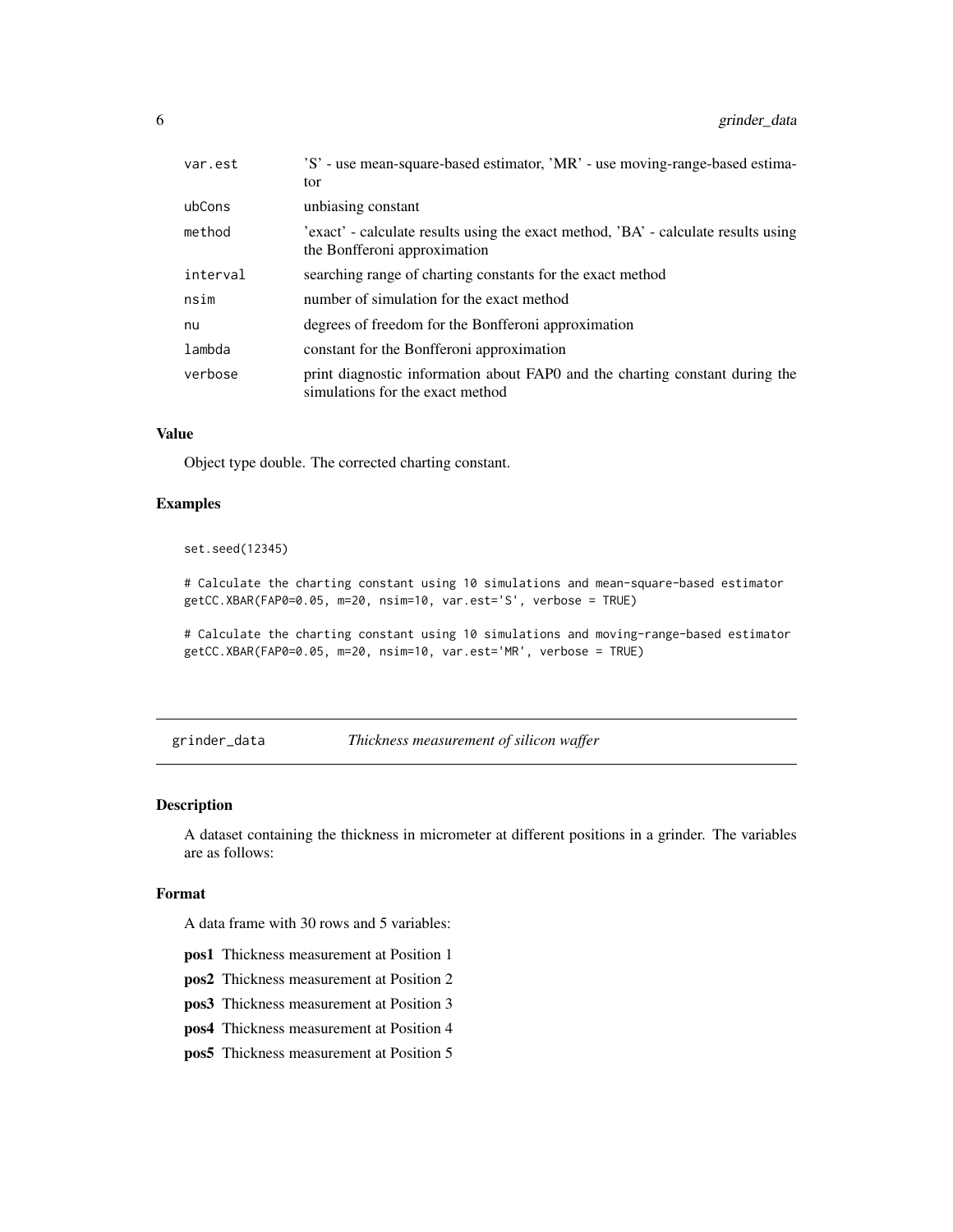#### <span id="page-6-0"></span>PHIARMA 7

## Examples

data(grinder\_data)

PH1ARMA *Build Phase I individual control chart with an ARMA model using a corrected charting constant*

## Description

Build a Phase I individual control chart for the ARMA models. The charting constant is correted by this approach.

## Usage

```
PH1ARMA(
X
, cc = NULL,FAP0 = 0.1
,order = NULL
,plot.option = TRUE
, interval = c(1, 4),case = 'U'
   ,method = 'Method 3'
,nsimCoefs = 100
,nsimProcess = 1000
,burnIn = 50
,simType = 'Matrix'
   ,logliktol = 1e-2
,verbose = FALSE
\mathcal{L}
```
#### Arguments

| $\mathsf{X}$  | input and it must be a vector                                                                                                                                                                                        |
|---------------|----------------------------------------------------------------------------------------------------------------------------------------------------------------------------------------------------------------------|
| <sub>CC</sub> | nominal Phase I charting constant. If this is given, the function will not re-<br>compute the charting constant.                                                                                                     |
| FAP0          | nominal false Alarm Probabilty in Phase I                                                                                                                                                                            |
| order         | order for ARMA model                                                                                                                                                                                                 |
| plot.option   | TRUE - draw a plot for the process; FALSE - Not draw a plot for the process                                                                                                                                          |
| interval      | searching range of charting constants for the exact method                                                                                                                                                           |
| case          | known or unknown case. When case $=$ $'U'$ , the parameters are estimated                                                                                                                                            |
| method        | estimation method for the control chart. When method $=$ 'Method 3' is maxi-<br>mum likehood estimations plus method of moments. Other options are 'Method<br>1' which is pure MLE and 'Method 2' which is pure CSS. |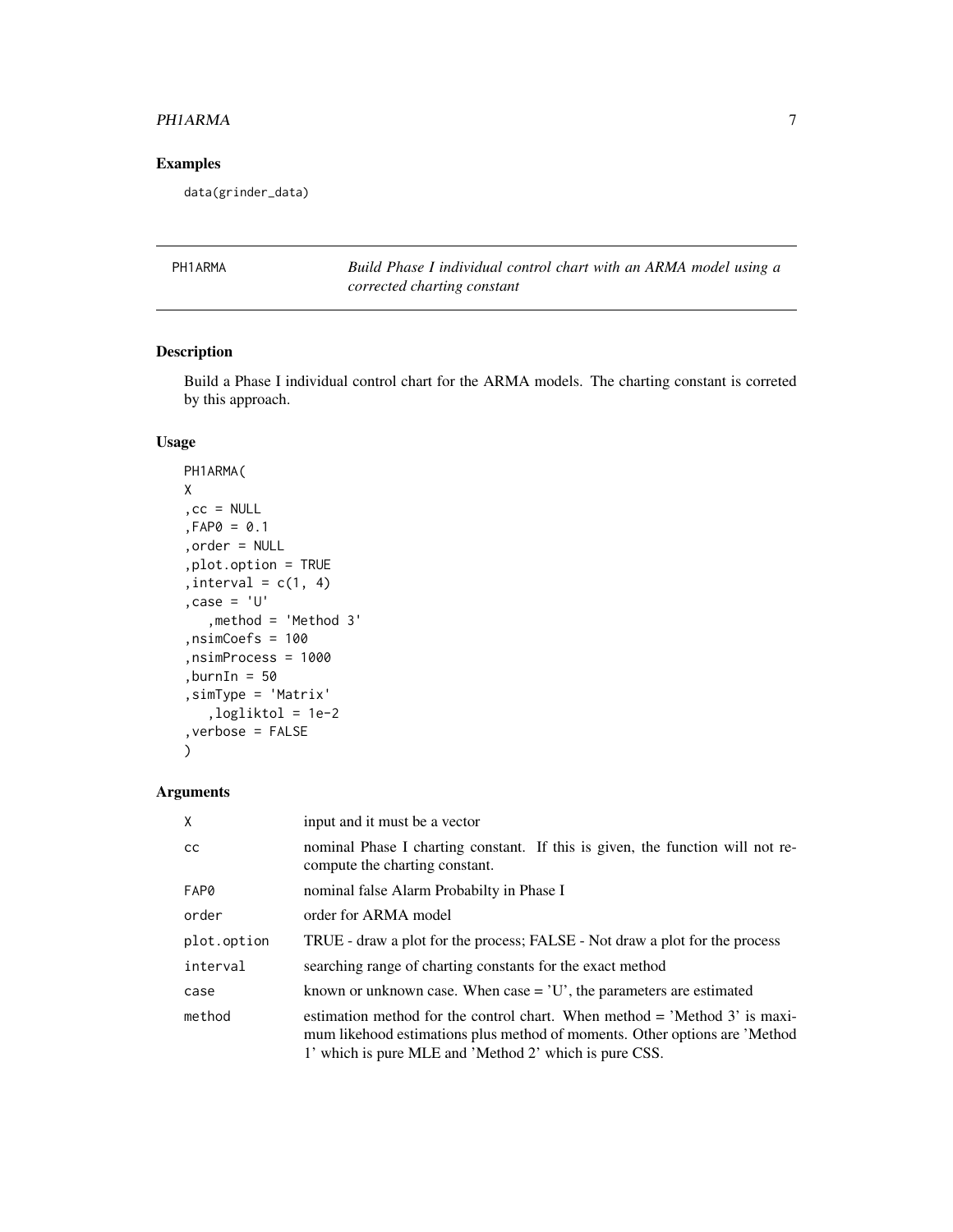| nsimCoefs   | number of simulation for coeficients. It is functional when double.sim = TRUE.                                                                                                                          |
|-------------|---------------------------------------------------------------------------------------------------------------------------------------------------------------------------------------------------------|
| nsimProcess | number of simulation for ARMA processes                                                                                                                                                                 |
| burnIn      | number of burn-ins. When burnIn = 0, the ECM gets involved. When burnIn is<br>large enough, the ACM gets involved.                                                                                      |
| simType     | type of simulation. When $\text{simType} = 'Matrix'$ , the simulation is generated using<br>matrix computation. When $\text{simType} = \text{'Recursive'}$ , the simulation is based on a<br>recursion. |
| logliktol   | convergence tolerance for the log likelihood                                                                                                                                                            |
| verbose     | print diagnostic information about FAPO and the charting constant during the<br>simulations for the exact method                                                                                        |

#### Value

Object of type list. A named list with the following objects:

| <b>CL</b>  | Object type double - central line               |
|------------|-------------------------------------------------|
| gamma      | Object type double - process variance estimate  |
| cc         | Object type double - charting constant          |
| order      | Object type integer - order for ARMA model      |
| phiVec     | Object type integer - values of autoregressors  |
| thetaVec   | Object type integer - values of moving averages |
| <b>LCL</b> | Object type double - lower charting limit       |
| <b>UCL</b> | Object type double - upper charting limit       |
| CS         | Object type double - charting statistic         |

## Examples

```
# load the data in the package as an example
data(preston_data)
```

```
# set number of simulations
nsimProcess <- 10
nsimCoefs <- 10
```
# An example using the default setting whose FAP0 = 0.1 PH1ARMA(preston\_data, nsimProcess = nsimProcess, nsimCoefs = nsimCoefs)

```
# When users get an error message about the size of matrix,
# the function needs to use the alternative simulation type as follows
PH1ARMA(preston_data, FAP0 = 0.05,
nsimProcess = nsimProcess, nsimCoefs = nsimCoefs, simType = 'Recursive')
```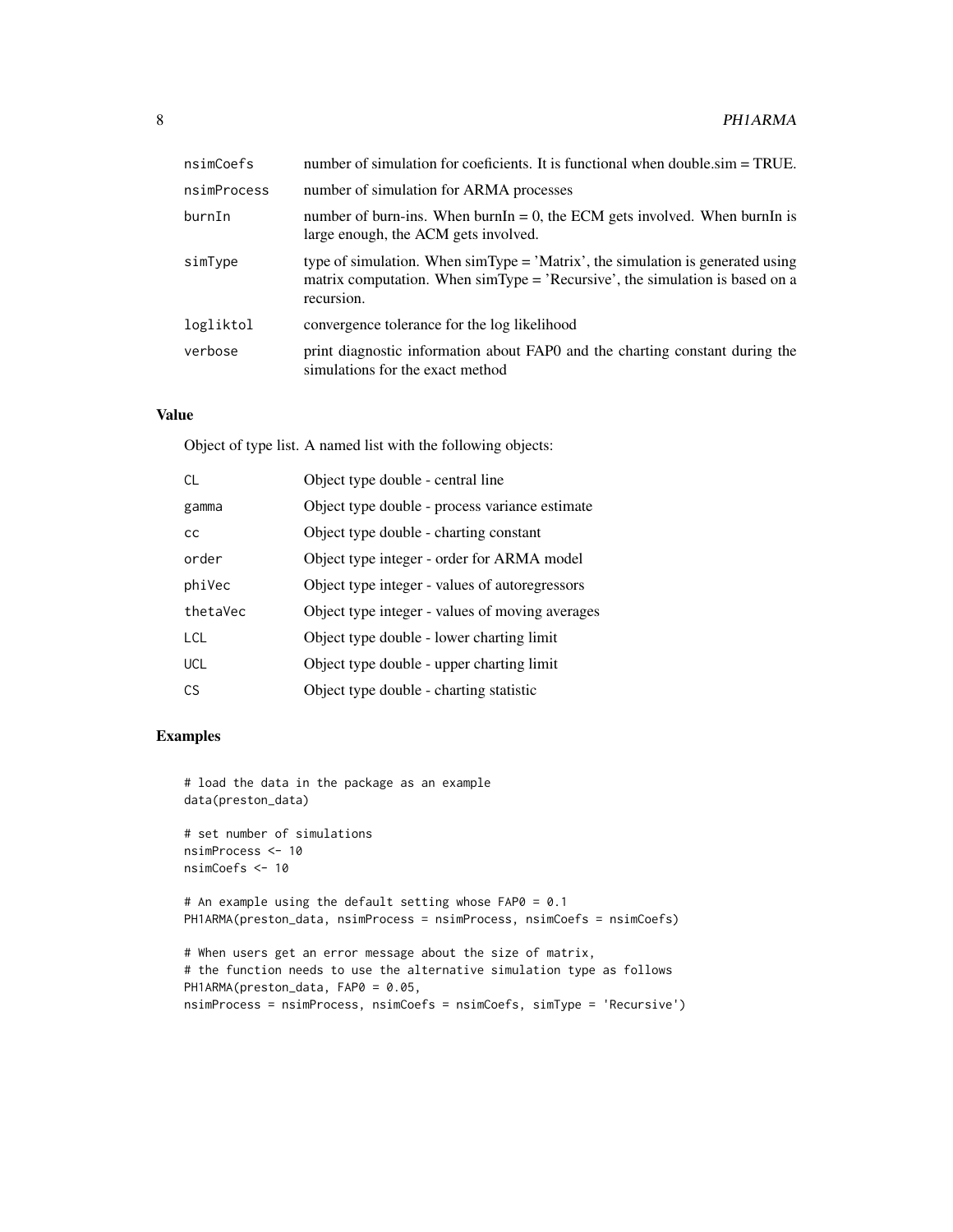<span id="page-8-0"></span>

## Description

Build a Phase I Shewhart control chart for the variance components model if the data are subgrouped or for the basic Shewhart model if the data are individual. The charting constant is correted by this approach.

## Usage

```
PH1XBAR(
X
,cc = NULL
,FAP0 = 0.1
,var.est = c('S', 'MR')
,ub.option = TRUE
,method = c('exact', 'BA')
,plot.option = TRUE
, interval = c(1, 5),nsim = 10000
   ,verbose = FALSE
)
```
## Arguments

| χ           | input and it must be a matrix                                                                                                                      |
|-------------|----------------------------------------------------------------------------------------------------------------------------------------------------|
| СC          | nominal Phase I charting constant. If this is given, the function will not recom-<br>pute the charting constant.                                   |
| FAP0        | nominal false Alarm Probabilty in Phase 1                                                                                                          |
| var.est     | 'S' - use mean-square-based estimator, 'MR' - use moving-range-based estima-<br>tor                                                                |
| ub.option   | TRUE - the standard deviation estimator corrected by a unbiasing constant. For<br>MS, it is c4 and for MR, it is d2. FALSE - no unbiasing constant |
| method      | 'exact' - calculate results using the exact method, 'BA' - calculate results using<br>the Bonfferoni approximation                                 |
| plot.option | TRUE - draw a plot for the process; FALSE - Not draw a plot for the process                                                                        |
| interval    | searching range of charting constants for the exact method                                                                                         |
| nsim        | number of simulation for the exact method                                                                                                          |
| verbose     | print diagnostic information about FAPO and the charting constant during the<br>simulations for the exact method                                   |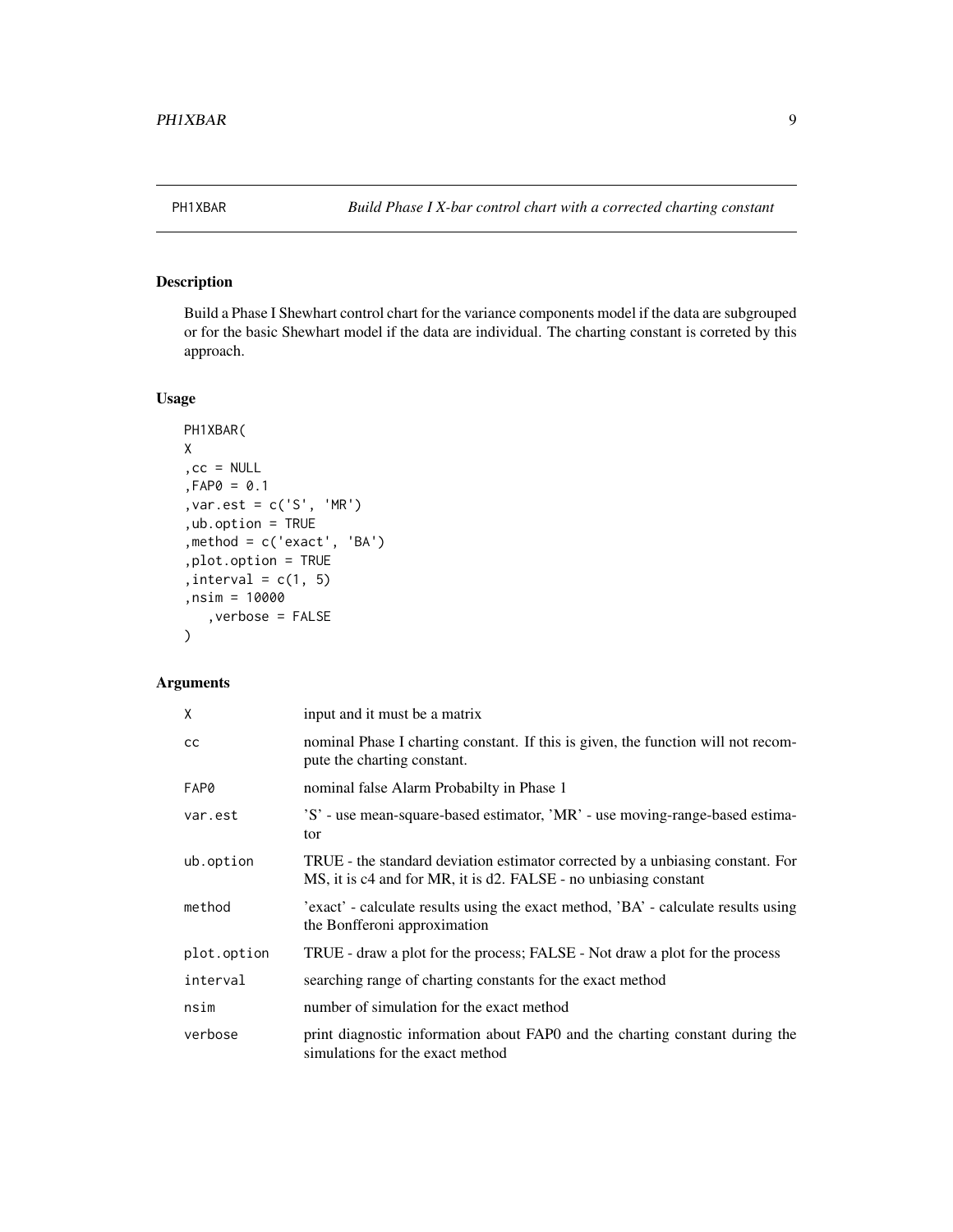## <span id="page-9-0"></span>Value

Object of type list. A named list with the following objects:

| <b>CL</b>  | Object type double - central line                    |
|------------|------------------------------------------------------|
| var.est    | Object type double - variance estimate               |
| ubCons     | Object type double - unbiasing constant              |
| cc         | Object type double - charting constant               |
| m          | Object type integer - number of observations         |
| nu         | Object type integer - degrees of freedom             |
| lambda     | Object type integer - chi-squared unbiasing constant |
| <b>LCL</b> | Object type double - lower charting limit            |
| <b>UCL</b> | Object type double - upper charting limit            |
| C.S        | Object type double - charting statistic              |

## Examples

```
set.seed(12345)
```

```
# load the data in the package as an example
data(grinder_data)
# An example using a false alarm probability of 0.05, and 10 simulations
PH1XBAR(grinder_data, FAP0 = 0.05, nsim=10, verbose=TRUE)
```
preston\_data *Prescription fentanyl consumption in Preston county, WV*

#### Description

A dataset containing prescription fentanyl consumption in Preston county, WV, measured using MME percapita. This is a subset from Rich et al. <doi: 10.21105/joss.02450>

#### Examples

data(preston\_data)